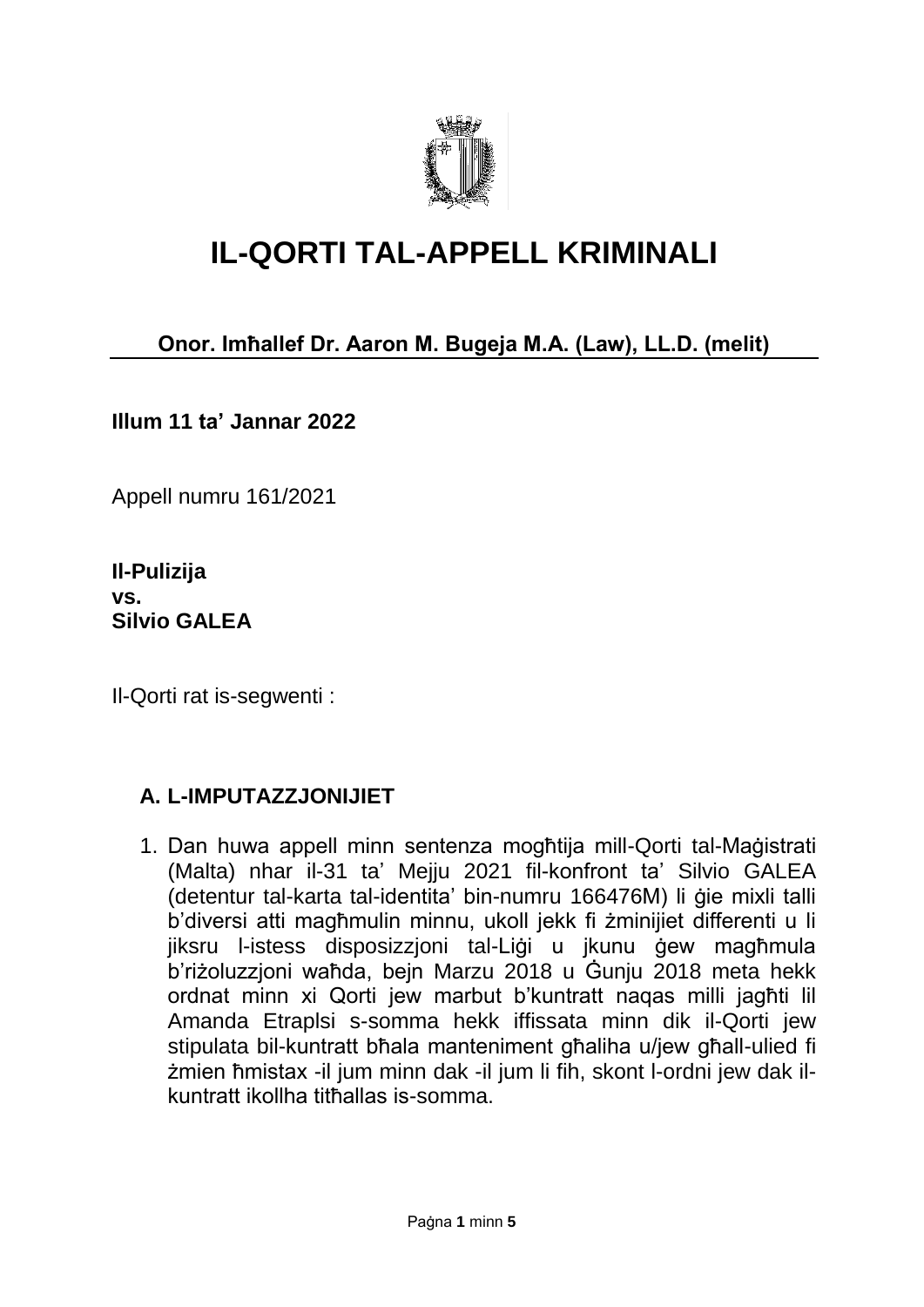### **B. IS-SENTENZA APPELLATA**

2. Permezz tas-sentenza aktar 'il fuq imsemmija, il-Qorti tal-Maġistrati (Malta) bħala Qorti ta' Ġudikatura Kriminali, sabet lill-appellant GALEA ħati tal-imputazzjoni miġjuba fil-konfront tiegħu u kkundannatu għal **xaharejn priġunerija**.

### **C. L-APPELL INTERPOST**

3. Illi l-appellant GALEA appella minn din is-sentenza fejn talab lil Qorti sabiex timmodifika is-sentenza appellata billi tħassarha u tillibera lillappellant mill-imputazzjoni dedotta kontra tiegħu u dan stante li lpiena erogata kienet sproporzjonata mal-fatt li tiegħu l-appellant ġiet misjub ħati.

### **D. IL-KONSIDERAZZJONIJIET TA' DIN IL-QORTI**

- 4. Illi qabel xejn, minkejja dak misjub fl-Att I tal-2018, din il-Qorti ma tistax ma tosservax li f'dan il-każ għalkemm l-aggravji kienu jikkonċentraw fuq il-piena inflitta, it-talba, fl-essenza tagħha, għalkemm imfasla madwar it-terminu "timmodifika" fil-verita kienet waħda għat-tħassir tas-sentenza kollha kemm hi aktar milli bidla filpiena inflitta. Din il-Qorti tissolleċita ftit iżjed attenzjoni fl-abozzar ta' rikorsi tal-appell biex jirriflettu eżattament dak li r-rikorrent ikun qed jitlob.
- 5. Kwantu għall-piena inflitta mill-Qorti tal-Maġistrati, huwa prinċipju ormai stabbilt li f'materja ta' appell minn piena, sabiex Qorti tal-Appell Kriminali tibdel il-piena li tkun erogat l-ewwel Qorti, dan tagħmlu biss fl-eventwalita' li jirriżultalha li tali piena tkun żbaljata filprincipiu jew manifestament eċċessiva. Hekk ģie mistgarr mill-Qorti tal-Appell Kriminali (Superjuri) fil-kawża fl-ismijiet **The Republic of Malta vs. Kandemir Meryem Nilgum and Kucuk Melek** deċiża nhar il-25 t'Awissu 2005:

It is clear that the first Court took into account all the mitigating as well as the aggravating circumstances of the case, and therefore the punishment awarded is neither wrong in principle nor manifestly excessive, even when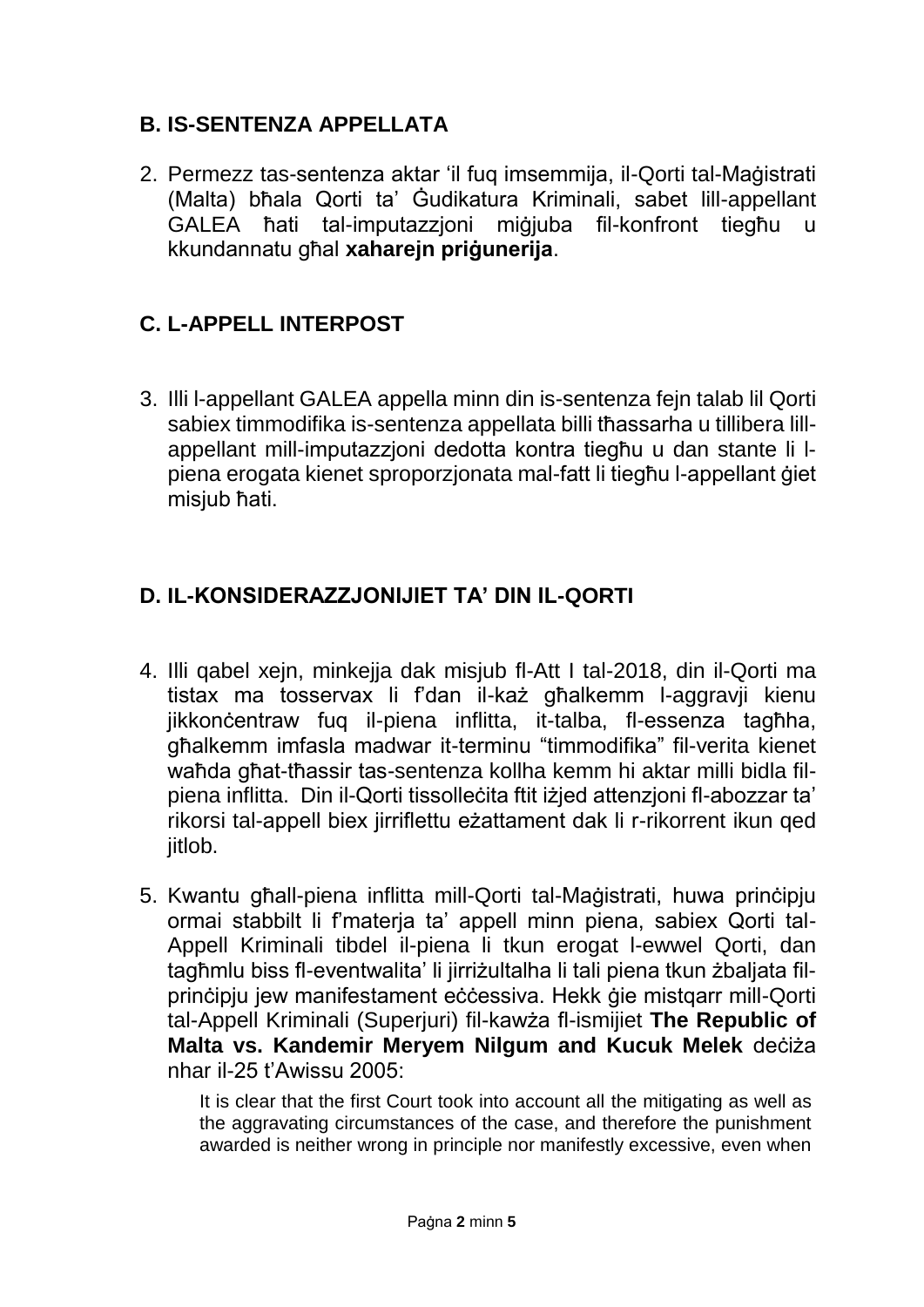taking into account the second and third grounds of appeal of appellant Melek. As is stated in Blackstone's Criminal Practice 2004 (supra):

"The phrase 'wrong in principle or manifestly excessive' has traditionally been accepted as encapsulating the Court of Appeal's general approach. It conveys the idea that the Court of Appeal will not interfere merely because the Crown Court sentence is above that which their lordships as individuals would have imposed. The appellant must be able to show that the way he was dealt with was outside the broad range of penalties or other dispositions appropriate to the case. Thus in Nuttall (1908) 1 Cr App R 180, Channell J said, 'This court will...be reluctant to interfere with sentences which do not seem to it to be wrong in principle, though they may appear heavy to individual judges' (emphasis added). Similarly, in Gumbs (1926) 19 Cr App R 74, Lord Hewart CJ stated: '...that this court never interferes with the discretion of the court below merely on the ground that this court might have passed a somewhat different sentence; for this court to revise a sentence there must be some error in principle." Both Channell J in Nuttall and Lord Hewart CJ in Gumbs use the phrase 'wrong in principle'. In more recent cases too numerous to mention, the Court of Appeal has used (either additionally or alternatively to 'wrong in principle') words to the effect that the sentence was 'excessive' or 'manifestly excessive'. This does not, however, cast any doubt on Channell J's dictum that a sentence will not be reduced merely because it was on the severe side – an appeal will succeed only if the sentence was excessive in the sense of being outside the appropriate range for the offence and offender in question, as opposed to being merely more than the Court of Appeal itself would have passed."

This is also the position that has been consistently taken by this Court, both in its superior as well as in its inferior jurisdiction.

- 6. Mill-banda l-oħra din il-Qorti trid tagħmel l-evalwazzjoni tagħha dwar jekk il-Qorti tal-Maġistrati (Malta) applikatx piena li kienet manifestament eċċessiva meta wieħed jieħu kont ukoll tal-aspetti retributtivi u preventivi tas-sentenza emessa minnha. Kif intqal aktar il-fuq fl-appell **Kandemir** u li ġie wkoll imbagħad ribadit fl-appell superjuri **Ir-Repubblika ta' Malta vs. Marco Zarb**, deċiża nhar il-15 ta' Diċembru 2005, din il-Qorti bħala Qorti ta' appell ma tiddisturbax is-sentenza moghtija mill-Qorti tal-ewwel istanza sempliciment għaliex kienet tippreskrivi piena li kienet għola minn dik li din il-Qorti kif komposta kienet kieku tagħti kieku kienet hi li qegħda teroga lpiena. Biex l-appell jirnexxi, kien meħtieġ li l-appellant juri li l-piena mogħtija mill-Qorti tal-Maġistrati kienet toħroġ barra mill-parametri tal-piena jew miżuri applikabbli għall-każ. Din il-Qorti ma tinterferix ma pieni li ma jkunux jidhru li huma żbaljati fil-prinċipju, għalkemm ikunu jidhru li huma pieni ħorox għal xi Ġudikanti.
- 7. Biex piena mogħtija minn Qorti tal-Ewwel Istanza tkun tista' tiġi mibdula jrid jiġi pruvat li kien hemm xi żball fil-prinċipju wara l-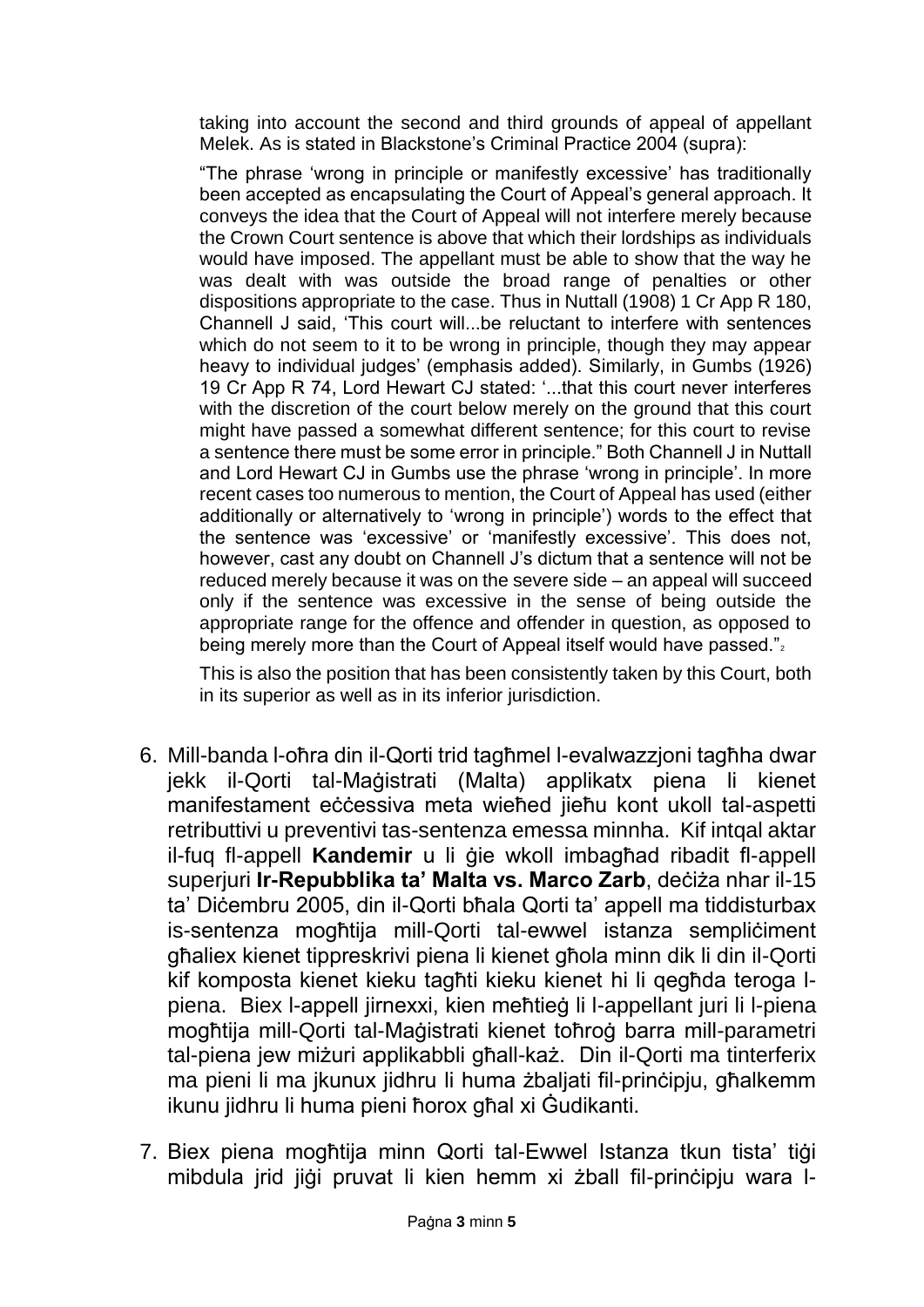emanazzjoni ta' dik il-piena. Il-Qorti tal-Appell Kriminali fl-Ingilterra żviluppat ukoll il-kunċett ta' sindakabilita tal-piena tal-Qorti tal-Ewwel Istanza fil-każ li din tkun eċċessiva jew manifestament eċċessiva. Biss dan ma jfissirx li sempliċiment għax sentenza tkun tidher li hija fuq in-naħa aktar severa din tkun tissodisfa dan it-test tal-eċċessivita jew eċċessivita manifesta. Anzi dik il-Qorti ttenni li appell fuq tali piena jkun jista' jiġi milqugħ jekk jirriżulta li s-sentenza tkun barra lparametri tal-piena li tkun applikabbli għall-offiża in kwistjoni u għaċċirkostanzi tal-ħati u mhux għaliex tkun piena li tkun għola minn dik li kieku l-Qorti tal-Appell kienet teroga għall-każ in kwistjoni.

8. Dawn il-prinċipji ġew ukoll imħadnin minn din il-Qorti, kolleġjalment komposta fis-sentenza **Ir-Repubblika ta' Malta vs Carmen Butler et** deċiża nhar is-26 ta' Frar 2009 fejn ġie mistqarr ukoll is-segwenti:

8. Fil-verita`, dawn il-principji huma rifless tal-principju l-iehor li meta jkun hemm sentenza li tigi appellata mill-hati, il-Qorti tal-Appell Kriminali, bhala regola, ma tiddisturbax il-piena erogata mill-ewwel qorti sakemm dik ilpiena ma tkunx manifestament sproporzjonata jew sakemm ma jirrizultax li l-ewwel qorti tkun naqset milli taghti importanza lil xi aspett partikolari talkaz (u anke, possibilment, lil xi cirkostanza sussegwenti ghas-sentenza ta' l-ewwel qorti) li kien jincidi b'mod partikolari fuq il- piena. S'intendi, kif diga` nghad, "sentencing is an art rather than a science" u wiehed ma jistax jippretendi xi precizjoni matematika jew identita` perfetta fit-tqabbil tal- fatti ta' kaz ma' iehor jew tal-piena erogata f'kaz ma' dik erogata f'kaz iehor.

- 9. Il-ġurisprudenza prevalenti f'dan il-kuntest, tgħallem li meta Qorti tiġi biex teroga piena trid tieħu kont taċ-ċirkostanzi kollha li jsawru l-każ, jiġifieri dawk tal-vitmi, l-interessi tal-komunita kollha kemm hi, kif ukoll dawk tal-ħati. F'dan is-sens, kemm il-ġurisprudenza lokali kif ukoll dik Ingliża tistabbilixxi li fl-eżerċiżżju ta' reviżjoni imħolli lilha, il-Qorti tal-Appell Kriminali trid tistħarreġ appell fuq il-piena inflitta kemm billi tqis iċ-ċirkostanzi kollha prevalenti li l-Qorti tal-Ewwel Istanza setgħet kienet f'qagħda li tara, kif ukoll, skont kif imsemmi fis-sentenza **Butler** tqis anke, possibilment, lil xi ċirkostanza sussegwenti għas-sentenza ta' l-ewwel qorti.
- 10. Illi dan ir-reat jinsab f'Taqsima Tlieta tal-Kodiċi Kriminali, taħt is-sub-titolu numru wieħed f'dik is-sezzjoni li titratta lkontravenzjonijiet li huma ta' ordni pubbliku, u l-piena relattiva hija, skont l-Artikolu 7(2) tal-imsemmi Kodići :
	- a) Id-detenzjoni,
	- b) L-ammenda,